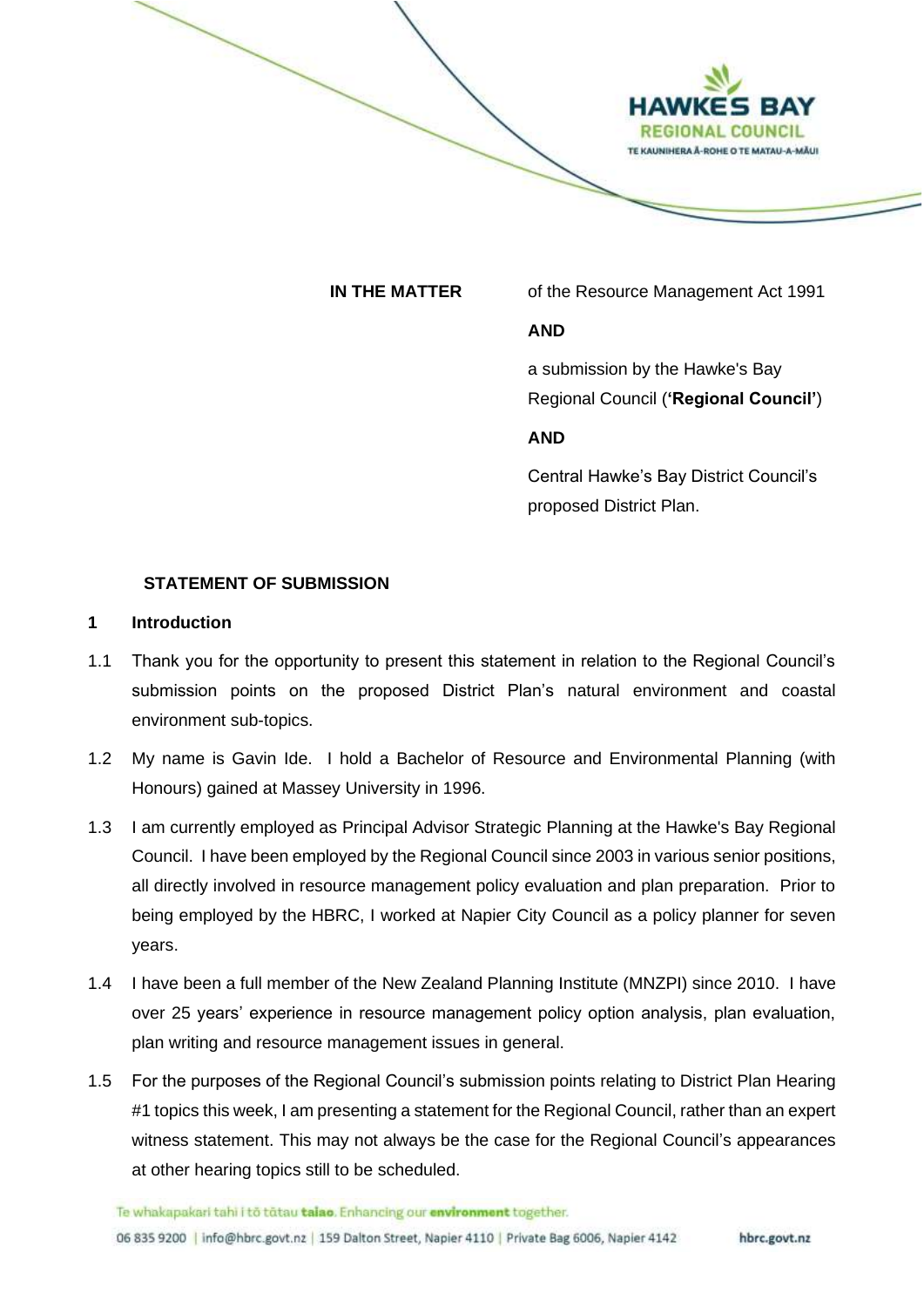# **2 Summary of submission points**

2.1 Table 1 presents a summary of the relevant points from the Regional Council's submission, alongside the relevant references in the s42A Reports for Hearing #1, plus further comment from the Regional Council where relevant.

| able |
|------|
|------|

| Submission Sub-topic |                  | <b>S42A</b> | <b>S42A</b> | <b>Comment</b>                      |
|----------------------|------------------|-------------|-------------|-------------------------------------|
| point#               | (s42A)           | report      | Officers'   |                                     |
|                      | report pg#)      | para #s     | rec'n       |                                     |
| S11.020              | Natural          | 4.2.1       | Accept      | Agree with officers' recommendation |
| $NFL-$               | Features &       |             |             |                                     |
| <b>Natural</b>       | landscapes       |             |             |                                     |
| Features &           | (p5)             |             |             |                                     |
| Landscapes           |                  |             |             |                                     |
| S11.028              | Coastal          | 4.2.1       | Accept in   | Agree with officers' recommendation |
| $CE -$               | Environment      | 4.3.2       | part        |                                     |
| Coastal              | $(p5-6)$         |             |             |                                     |
| Environment          |                  |             |             |                                     |
| S11.022              | Public           | 5.4.2       | Accept      | Agree with officers' recommendation |
| PA - Public          | Access           |             |             |                                     |
| Access               | (13)             |             |             |                                     |
| S11.021              | Open Space 4.3.1 |             | Accept      | Agree with officers' recommendation |
| $OSR -$              | & recreation     |             |             |                                     |
| Open Space           | (p4)             |             |             |                                     |
| and                  |                  |             |             |                                     |
| Recreation           |                  |             |             |                                     |
| S11.027              | Activities on    | 6.4.2       | Accept      | Agree with officers' recommendation |
| <b>ASW</b>           | surface          |             |             |                                     |
|                      | water (p17)      |             |             |                                     |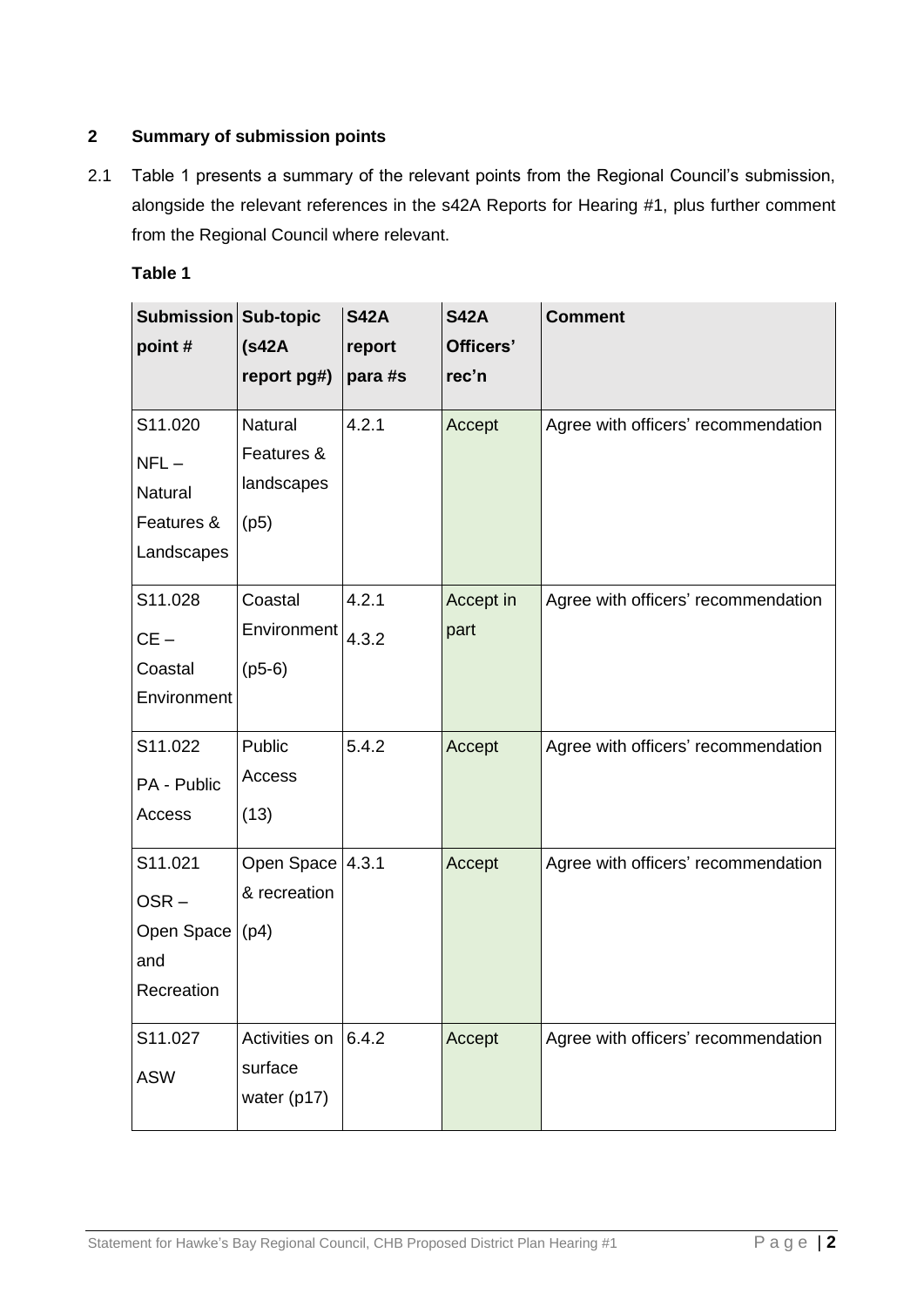| Submission Sub-topic<br>point#         | (s42A)<br>report pg#)                                       | <b>S42A</b><br>report<br>para #s   | <b>S42A</b><br>Officers'<br>rec'n | <b>Comment</b>                                                                                                                                                                                                                                                                                                                                                                                                                     |
|----------------------------------------|-------------------------------------------------------------|------------------------------------|-----------------------------------|------------------------------------------------------------------------------------------------------------------------------------------------------------------------------------------------------------------------------------------------------------------------------------------------------------------------------------------------------------------------------------------------------------------------------------|
| S11.037<br>ECO - Intro                 | Ecosystems<br>&<br>indigenous<br>biodiversity<br>$(p27-28)$ | 5.3.58-59<br>5.4.3<br>5.5.1        | Accept in<br>part                 | Para 5.4.3 recommends submission<br>point to be accepted in part, but then<br>at para 5.5.1, no reference is made to<br>the reporting officer's commentary<br>and endorsement at para 5.3.59 to<br>insert an advisory note.<br>For completeness, para 5.5.1 needs<br>the additional note (which is already<br>for<br>accounted<br>in<br>the<br>Appendix<br>Officer's<br>featuring<br>Reporting<br>compilation of tracked changes). |
| S11.040<br>Rule ECO-<br>R <sub>1</sub> | Ecosystems<br>&<br>indigenous<br>biodiversity<br>(p71)      | 10.3.22                            | Accept                            | Agree with officers' recommendation                                                                                                                                                                                                                                                                                                                                                                                                |
| S11.041<br>Rule ECO-<br>R2             | Ecosystems<br>&<br>indigenous<br>biodiversity<br>(p72)      | 10.3.38                            | Accept in<br>part                 | Agree with officers' recommendation                                                                                                                                                                                                                                                                                                                                                                                                |
| S11.018<br>Rule ECO-<br>R <sub>3</sub> | Ecosystems<br>&<br>indigenous<br>biodiversity<br>$(p73-77)$ | 10.3.52-53<br>10.3.62-65<br>10.4.4 | Reject                            | See statement below.                                                                                                                                                                                                                                                                                                                                                                                                               |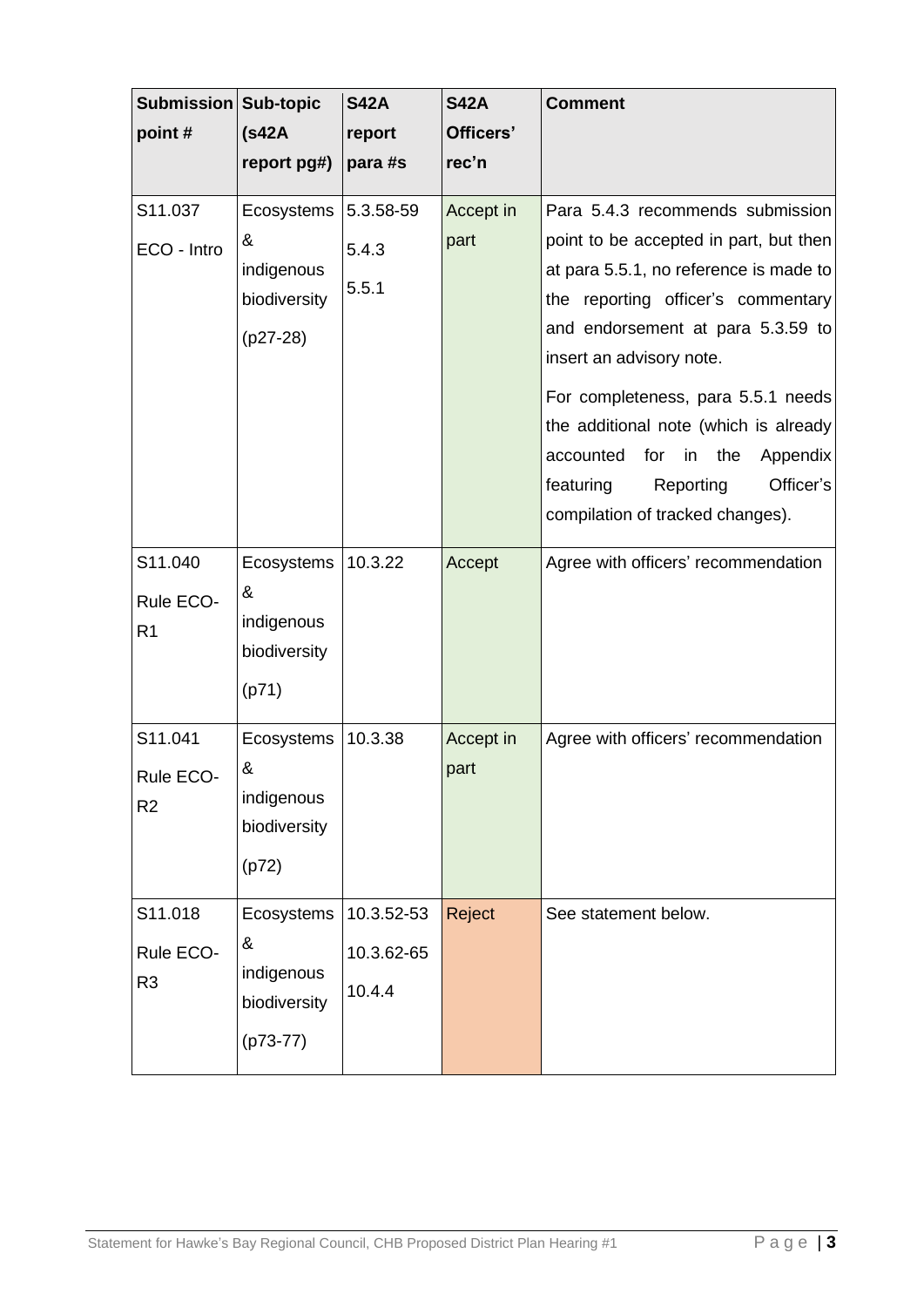| <b>Submission Sub-topic</b><br>point#  | (s42A)<br>report pg#)                                  | <b>S42A</b><br>report<br>para #s | <b>S42A</b><br>Officers'<br>rec'n | <b>Comment</b>                      |
|----------------------------------------|--------------------------------------------------------|----------------------------------|-----------------------------------|-------------------------------------|
| S11.042<br>Rule ECO-<br>R <sub>4</sub> | Ecosystems<br>&<br>indigenous<br>biodiversity<br>(p79) | 10.3.79<br>10.4.2                | Accept                            | Agree with officers' recommendation |
| S11.019<br>Rule ECO-<br>R <sub>6</sub> | Ecosystems<br>&<br>indigenous<br>biodiversity<br>(p81) | 10.3.97-<br>100<br>10.4.3        | Accept                            | Agree with officers' recommendation |
| S11.038<br>ECO-AM1                     | Ecosystems<br>&<br>indigenous<br>biodiversity<br>(p90) | 11.3.8-9<br>11.3.13<br>11.4.2    | Accept                            | Agree with officers' recommendation |

2.2 At para 5.3.24 (page 25) of Ecosystems and Indigenous Biodiversity s42A Report, the Reporting Officer records that the district council is a signatory to the Hawke's Bay Biodiversity Accord. Both the Regional Council and District Council have supported development of the 2015-2050 Biodiversity Strategy and associated Action Plan for Hawke's Bay.<sup>1</sup> The historical loss of our indigenous biodiversity is staggering. For example, approximately 90% of original native vegetation has been lost in Central Hawke's Bay district. An important action in the Action Plan is that key species and habitats are identified and prioritised. Most of those ecosystem prioritisation sites represent sites that are now very rare in Hawke's Bay. The biggest threats to further biodiversity loss in Hawke's Bay are habitat loss, browsers (e.g. deer and goats), and invasive weeds. Biosecurity control measures and fencing are just a few of the key actions to halting further decline.

<sup>1</sup> [https://www.hbrc.govt.nz/environment/biodiversity/biodiversity-strategy/?url=/hawkes-bay/biodiversity/biodiversity](https://www.hbrc.govt.nz/environment/biodiversity/biodiversity-strategy/?url=/hawkes-bay/biodiversity/biodiversity-strategy/)[strategy/](https://www.hbrc.govt.nz/environment/biodiversity/biodiversity-strategy/?url=/hawkes-bay/biodiversity/biodiversity-strategy/)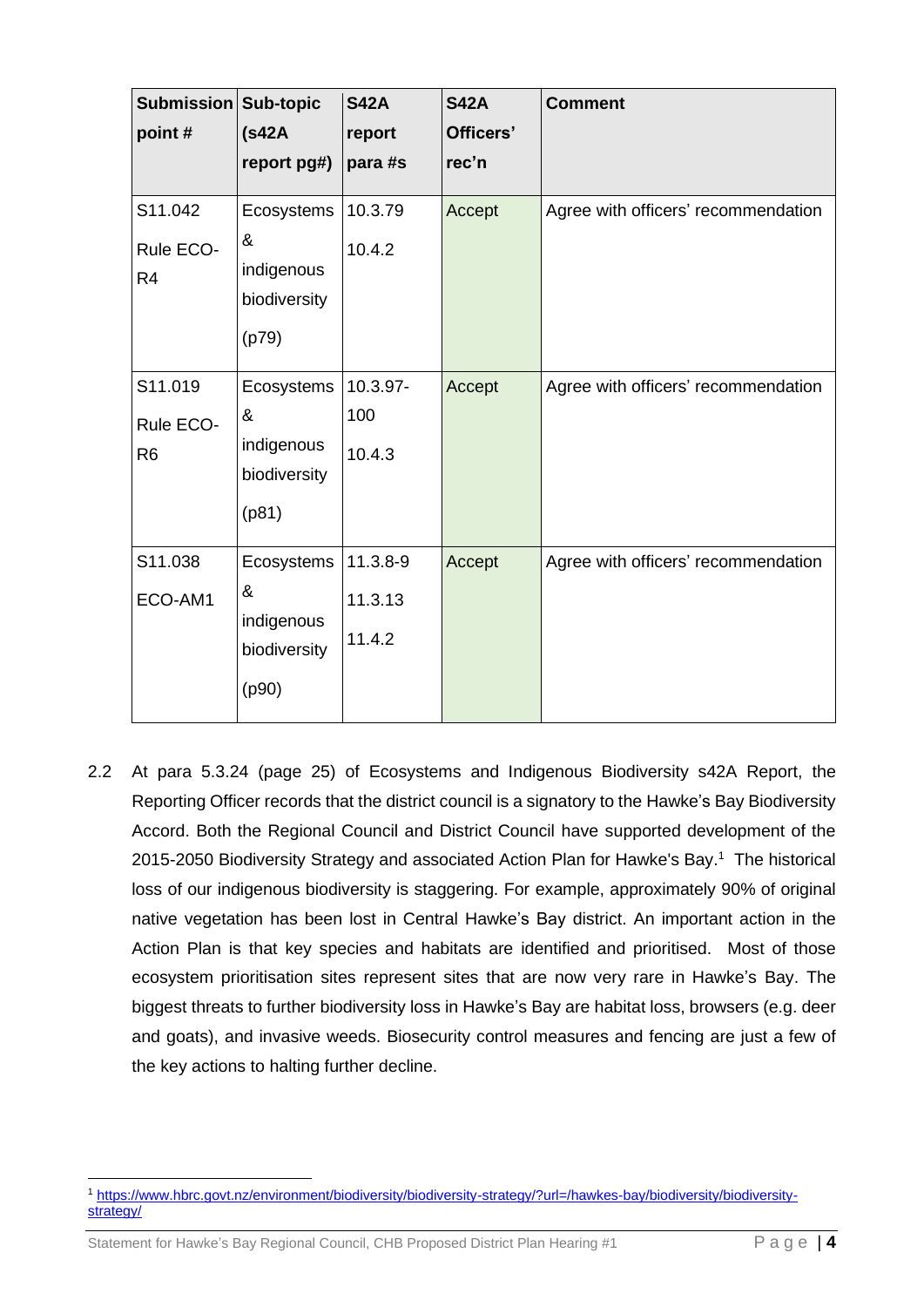# **3 Rule ECO-R3**

- 3.1 The Reporting Officer has recommended rejecting the Regional Council's request to delete condition 1(a) in its entirety from Rule ECO-R3.
- 3.2 In our original submission, we expressed concern that year upon year upon year, any person could remove a substantial amount of potentially mature indigenous vegetation, regardless of need or purpose of that clearance. The Regional Council's view was that Rule ECO-R3 did not align well with the district council's duties in terms of recognising and providing for "the protection of areas of significant indigenous vegetation and significant habitats of indigenous fauna" as per section 6(c) of the RMA.
- 3.3 When notified, Rule ECO-R3 had two branches, effectively separating condition 1(a) from condition 1(b).
- 3.4 At paragraph 10.3.62 (page 76), the reporting officer describes the intent of Rule ECO-R3 as being:

*"to allow landowners, who in the context of Central Hawke's Bay are generally farmers, with activities, within an area of significant indigenous vegetation and/or significant habitat of indigenous fauna in circumstances not listed in condition 1(b)."*

- 3.5 The Reporting Officer recommends rejecting our submission point S11.018 so condition 1(a) is retained, despite our request to delete it entirely. However, in response to submissions from other parties, the Reporting Officer is recommending an amendment to Rule ECO-R3 so smallscale clearance under condition 1(a) must be read in conjunction with matters in condition 1(b). This linkage is installed by replacing the separator "or" with "and" instead.
- 3.6 What this means is that condition 1(a) applies conjunctively with condition 1(b). We consider that amendment now makes more sense. It does not prevent a person from clearing up to  $500<sup>m²</sup>$  of mature indigenous vegetation in any 12 month period, year upon year, as a permitted activity. But importantly it does now require any such clearance to be clearly linked to at least one of the privileged purposes listed in condition 1(b).
- 3.7 We submit that that linkage is very important for the Panel to adopt as it will define what Rule ECO-R3 permits and what it does not, if condition 1(a) is not deleted in its entirety.

# **4 Reporting officer's commentary about respective roles of councils**

4.1 The Reporting officer's evaluations on our submission points is appreciated. One particular comment that is worth drawing to your attention is at paragraph 5.3.56 (page 27). There, when discussing land use controls for water quality purposes, the reporting officer over-simplifies the respective roles and responsibilities of the regional council and the district council.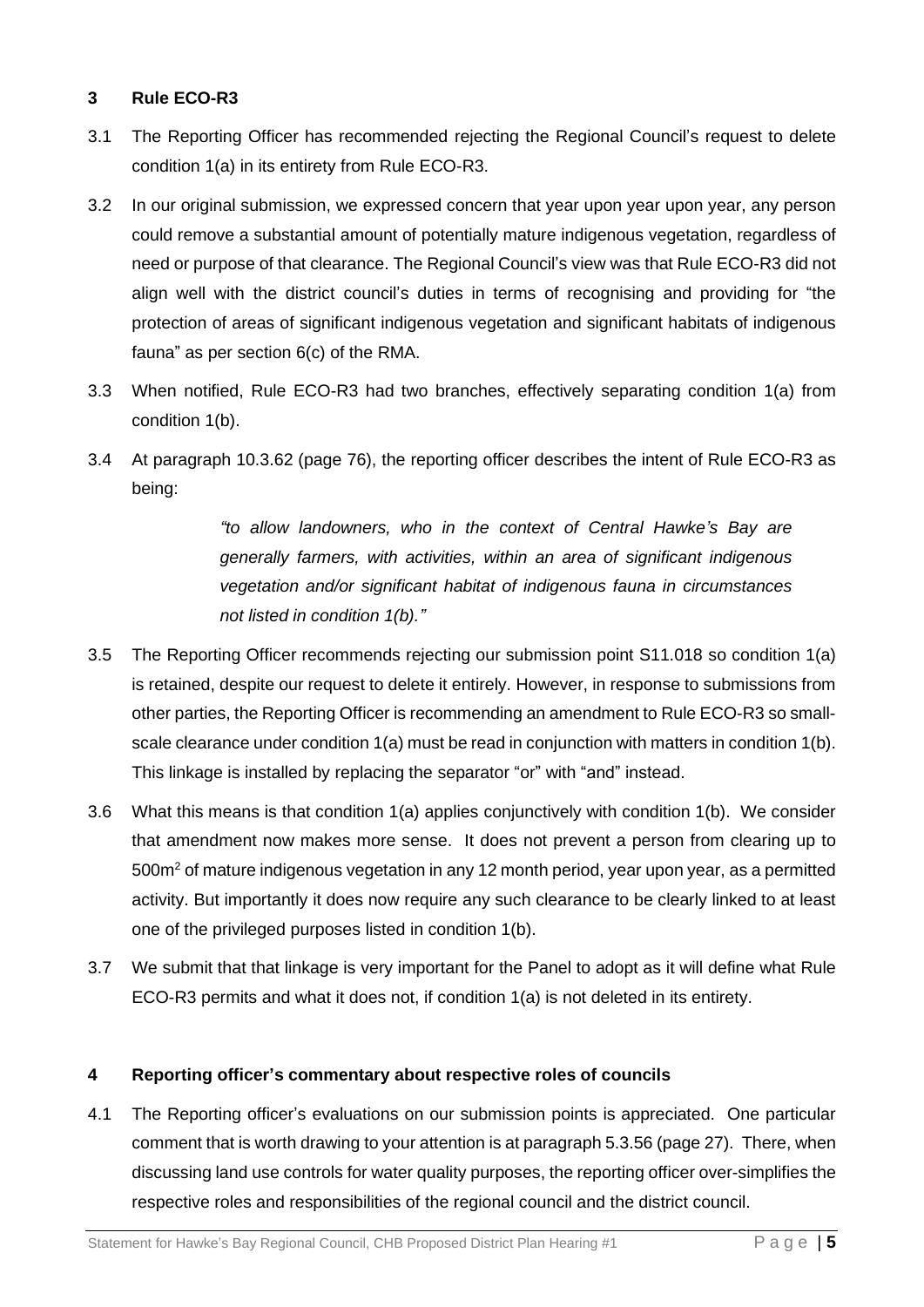4.2 As this is District Plan Hearing #1 in a series, this is a timely opportunity to assist the Panel by responding to the reporting officer's following statement, even though it does not directly relate to the Regional Council's submission points for Hearing #1:

> *"Control of the use of land for the purpose of maintaining and enhancing water quality, including water takes, is however a regional council function (s30(1)(c)). Therefore, in my view, it would not be appropriate to include rules in the District Plan for this purpose…"*

- 4.3 We agree that section 30(1)(c) of the RMA empowers regional councils with the authority to control land use activities for a limited range of purposes. Section 30(1)(ga) of RMA also empowers regional councils to establish methods, including rules on land use activities, for maintaining indigenous biodiversity. But we submit that s30(1)(c) **does not** preclude a district council from itself controlling the use, development or protection of land simply because the purpose of that control also happens to fall within ambit of a regional council's functions.
- 4.4 Section 31(1)(a) of the RMA empowers district councils to establish methods (including rules) to achieve integrated management of the effects of the use, development or protection of land and associated natural and physical resources of the district. Further, s31(1)(b) states that territorial authorities have a function to control *"any actual or potential effects of the use, development, or protection of land, including for the purpose of:*
	- *(i) the avoidance or mitigation of natural hazards; and*
	- *(iia) the prevention or mitigation of any adverse effect of the development, subdivision, or use of contaminated land;*
	- *(ii) the maintenance of indigenous biological diversity." (emphasis added)*
- 4.5 Those matters of purpose listed (i), (iia) and (iii) are not exhaustive, nor exclusive.
- 4.6 Section 31(2) confirms that those functions may also extend to the control of subdivision.
- 4.7 We urge the Panel to keep an open mind to those broad powers and not simply discard a potential district plan rule or condition because it may relate to one of the matters in section 30(1)(c) or (ga) that are designed to **confine the regulatory powers of regional councils** on the use of land.

# **5 Officers' recommendations on other submission points**

5.1 We support the Officer's recommendations in relation to the other parts of our submission covered in the Hearing #1 Reports as summarised in Table 1 above. We urge the Hearings Panel to adopt those recommendations.